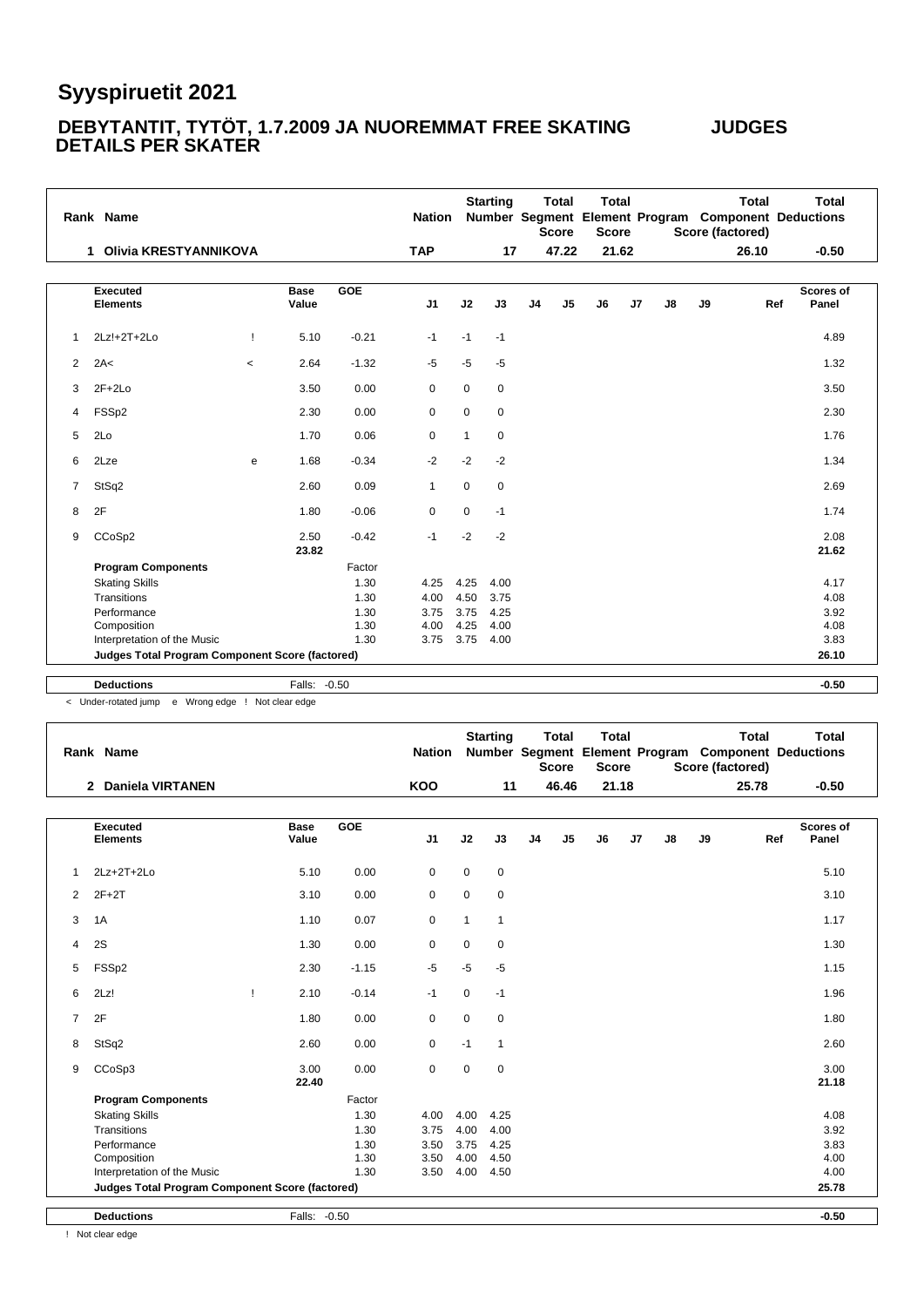#### **DEBYTANTIT, TYTÖT, 1.7.2009 JA NUOREMMAT FREE SKATING JUDGES DETAILS PER SKATER**

|   | Rank Name                                       |    |                      |            | <b>Nation</b>  |                | <b>Starting</b> |                | <b>Total</b><br><b>Score</b> | <b>Total</b><br><b>Score</b> |    |    | Score (factored) | <b>Total</b> | <b>Total</b><br>Number Segment Element Program Component Deductions |
|---|-------------------------------------------------|----|----------------------|------------|----------------|----------------|-----------------|----------------|------------------------------|------------------------------|----|----|------------------|--------------|---------------------------------------------------------------------|
|   | 3 Alisa ALARANTA                                |    |                      |            | <b>LTL</b>     |                | $\overline{7}$  |                | 45.67                        | 21.14                        |    |    |                  | 25.03        | $-0.50$                                                             |
|   |                                                 |    |                      |            |                |                |                 |                |                              |                              |    |    |                  |              |                                                                     |
|   | <b>Executed</b><br><b>Elements</b>              |    | <b>Base</b><br>Value | <b>GOE</b> | J <sub>1</sub> | J2             | J3              | J <sub>4</sub> | J <sub>5</sub>               | J6                           | J7 | J8 | J9               | Ref          | Scores of<br>Panel                                                  |
| 1 | $2Lz + 2Lo$                                     |    | 3.80                 | $-0.42$    | $-1$           | $-3$           | $-2$            |                |                              |                              |    |    |                  |              | 3.38                                                                |
| 2 | 2A <<                                           | << | 1.10                 | $-0.55$    | $-5$           | $-5$           | $-5$            |                |                              |                              |    |    |                  |              | 0.55                                                                |
| 3 | 2S                                              |    | 1.30                 | 0.00       | 0              | $\mathbf 0$    | $\mathbf 0$     |                |                              |                              |    |    |                  |              | 1.30                                                                |
| 4 | FSSp2                                           |    | 2.30                 | 0.00       | 0              | $\mathbf 0$    | $\mathbf 0$     |                |                              |                              |    |    |                  |              | 2.30                                                                |
| 5 | 2F+2T+2Lo                                       |    | 4.80                 | $-0.12$    | $-1$           | $-1$           | $\mathbf 0$     |                |                              |                              |    |    |                  |              | 4.68                                                                |
| 6 | 2F!                                             | Ţ  | 1.80                 | $-0.18$    | $-1$           | $-1$           | $-1$            |                |                              |                              |    |    |                  |              | 1.62                                                                |
| 7 | CCoSp4                                          |    | 3.50                 | 0.23       | $\mathbf{1}$   | $\overline{1}$ | $\mathbf 0$     |                |                              |                              |    |    |                  |              | 3.73                                                                |
| 8 | StSq2                                           |    | 2.60                 | $-0.35$    | $\mathbf 0$    | $-2$           | $-2$            |                |                              |                              |    |    |                  |              | 2.25                                                                |
| 9 | 2Lz                                             |    | 2.10<br>23.30        | $-0.77$    | $-4$           | -3             | -4              |                |                              |                              |    |    |                  |              | 1.33<br>21.14                                                       |
|   | <b>Program Components</b>                       |    |                      | Factor     |                |                |                 |                |                              |                              |    |    |                  |              |                                                                     |
|   | <b>Skating Skills</b>                           |    |                      | 1.30       | 4.00           | 3.75           | 3.75            |                |                              |                              |    |    |                  |              | 3.83                                                                |
|   | Transitions                                     |    |                      | 1.30       | 4.00           | 4.00           | 3.50            |                |                              |                              |    |    |                  |              | 3.83                                                                |
|   | Performance                                     |    |                      | 1.30       | 3.75           | 3.75           | 3.50            |                |                              |                              |    |    |                  |              | 3.67                                                                |
|   | Composition                                     |    |                      | 1.30       | 3.75           | 4.50           | 3.75            |                |                              |                              |    |    |                  |              | 4.00                                                                |
|   | Interpretation of the Music                     |    |                      | 1.30       | 3.50           | 4.25           | 4.00            |                |                              |                              |    |    |                  |              | 3.92                                                                |
|   | Judges Total Program Component Score (factored) |    |                      |            |                |                |                 |                |                              |                              |    |    |                  |              | 25.03                                                               |

**Deductions** Falls: -0.50 **-0.50**

<< Downgraded jump ! Not clear edge

|                | Rank Name                                              |   |                      |            | <b>Nation</b>  |              | <b>Starting</b> |                | <b>Total</b><br><b>Score</b> | <b>Total</b><br><b>Score</b> |                |    |    | <b>Total</b><br>Score (factored) | <b>Total</b><br>Number Segment Element Program Component Deductions |
|----------------|--------------------------------------------------------|---|----------------------|------------|----------------|--------------|-----------------|----------------|------------------------------|------------------------------|----------------|----|----|----------------------------------|---------------------------------------------------------------------|
|                | 4 Nessa HULKKONEN                                      |   |                      |            | <b>HL</b>      |              | 12              |                | 44.11                        | 20.26                        |                |    |    | 23.85                            | 0.00                                                                |
|                | <b>Executed</b><br><b>Elements</b>                     |   | <b>Base</b><br>Value | <b>GOE</b> | J <sub>1</sub> | J2           | J3              | J <sub>4</sub> | J <sub>5</sub>               | J6                           | J <sub>7</sub> | J8 | J9 | Ref                              | <b>Scores of</b><br>Panel                                           |
| 1              | 2Lz!+2T+2T                                             | Ţ | 4.70                 | $-0.35$    | $-2$           | $-2$         | $-1$            |                |                              |                              |                |    |    |                                  | 4.35                                                                |
| $\overline{2}$ | 2F                                                     |   | 1.80                 | $-0.12$    | $\pmb{0}$      | $-1$         | $-1$            |                |                              |                              |                |    |    |                                  | 1.68                                                                |
| 3              | StSq1                                                  |   | 1.80                 | $-0.06$    | $\mathbf 0$    | $-1$         | $\mathbf 0$     |                |                              |                              |                |    |    |                                  | 1.74                                                                |
| 4              | 1A                                                     |   | 1.10                 | 0.04       | $\mathbf 0$    | $\mathbf{1}$ | $\mathbf 0$     |                |                              |                              |                |    |    |                                  | 1.14                                                                |
| 5              | FSSp3                                                  |   | 2.60                 | 0.00       | $\mathbf 0$    | $\mathbf 0$  | $\mathbf 0$     |                |                              |                              |                |    |    |                                  | 2.60                                                                |
| 6              | 2S                                                     |   | 1.30                 | 0.04       | 0              | $\mathbf{1}$ | $\mathbf 0$     |                |                              |                              |                |    |    |                                  | 1.34                                                                |
| $\overline{7}$ | 2Lze                                                   | e | 1.68                 | $-0.50$    | $-3$           | $-3$         | $-3$            |                |                              |                              |                |    |    |                                  | 1.18                                                                |
| 8              | $2F+2Lo$                                               |   | 3.50                 | $-0.42$    | $-2$           | $-3$         | $-2$            |                |                              |                              |                |    |    |                                  | 3.08                                                                |
| 9              | CCoSp4                                                 |   | 3.50<br>21.98        | $-0.35$    | $-1$           | $-1$         | $-1$            |                |                              |                              |                |    |    |                                  | 3.15<br>20.26                                                       |
|                | <b>Program Components</b>                              |   |                      | Factor     |                |              |                 |                |                              |                              |                |    |    |                                  |                                                                     |
|                | <b>Skating Skills</b>                                  |   |                      | 1.30       | 3.50           | 3.50         | 4.25            |                |                              |                              |                |    |    |                                  | 3.75                                                                |
|                | Transitions                                            |   |                      | 1.30       | 3.75           | 3.75         | 3.50            |                |                              |                              |                |    |    |                                  | 3.67                                                                |
|                | Performance                                            |   |                      | 1.30       | 3.50           | 3.75         | 4.00            |                |                              |                              |                |    |    |                                  | 3.75                                                                |
|                | Composition                                            |   |                      | 1.30       | 3.75           | 3.50         | 3.75            |                |                              |                              |                |    |    |                                  | 3.67                                                                |
|                | Interpretation of the Music                            |   |                      | 1.30       | 3.50           | 3.25         | 3.75            |                |                              |                              |                |    |    |                                  | 3.50                                                                |
|                | <b>Judges Total Program Component Score (factored)</b> |   |                      |            |                |              |                 |                |                              |                              |                |    |    |                                  | 23.85                                                               |
|                | <b>Deductions</b>                                      |   |                      |            |                |              |                 |                |                              |                              |                |    |    |                                  | 0.00                                                                |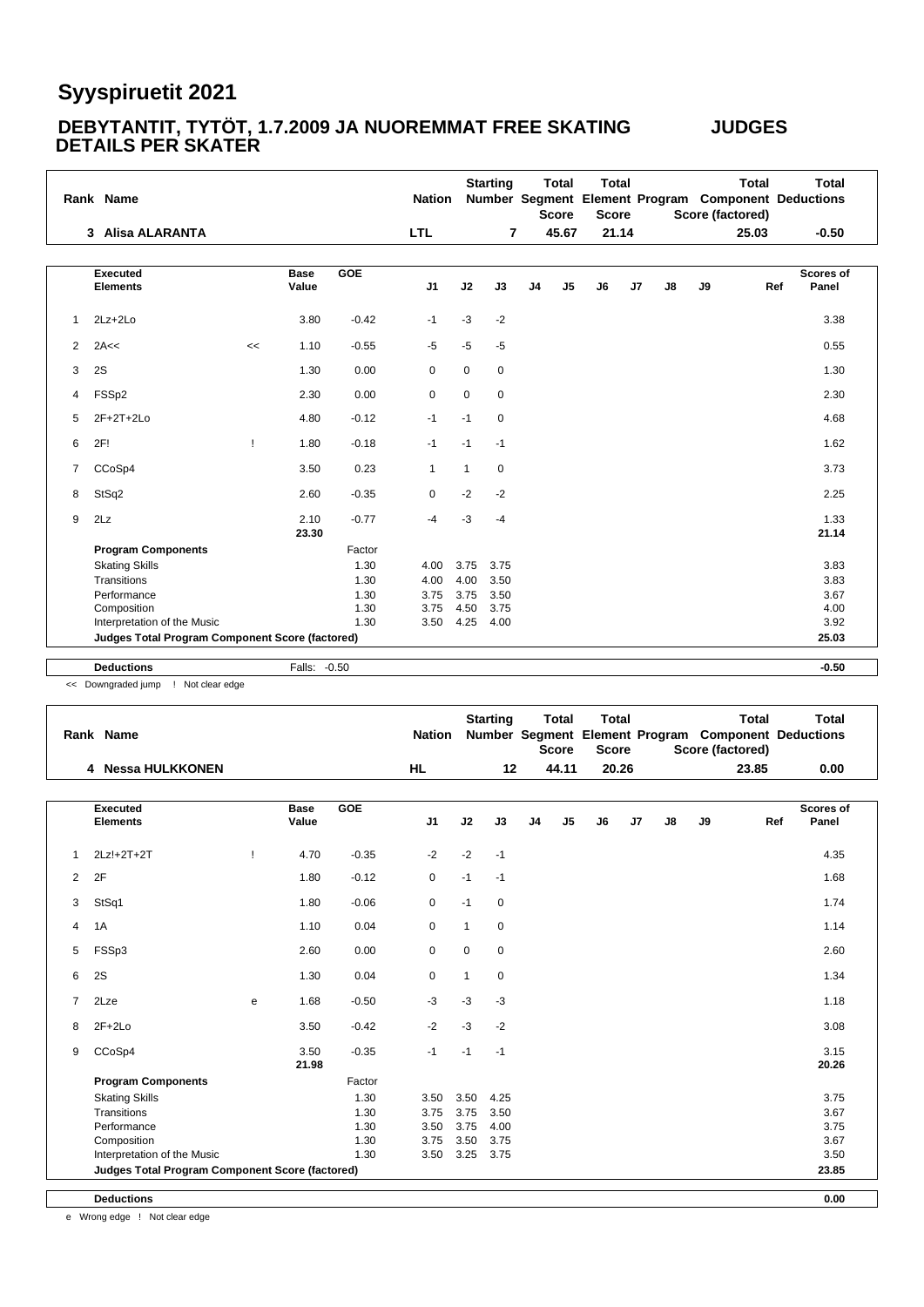#### **DEBYTANTIT, TYTÖT, 1.7.2009 JA NUOREMMAT FREE SKATING JUDGES DETAILS PER SKATER**

|              | Rank Name                                       |   |                      |         | <b>Nation</b> |              | <b>Starting</b> |                | <b>Total</b><br><b>Score</b> | <b>Total</b><br><b>Score</b> |       |               | <b>Total</b><br>Score (factored) |     | <b>Total</b><br>Number Segment Element Program Component Deductions |
|--------------|-------------------------------------------------|---|----------------------|---------|---------------|--------------|-----------------|----------------|------------------------------|------------------------------|-------|---------------|----------------------------------|-----|---------------------------------------------------------------------|
|              | 5 Aino SANTAHARJU                               |   |                      |         | <b>TAP</b>    |              | 15              |                | 42.83                        |                              | 17.79 |               | 25.04                            |     | 0.00                                                                |
|              | <b>Executed</b><br><b>Elements</b>              |   | <b>Base</b><br>Value | GOE     | J1            | J2           | J3              | J <sub>4</sub> | J <sub>5</sub>               | J6                           | J7    | $\mathsf{J}8$ | J9                               | Ref | Scores of<br>Panel                                                  |
| $\mathbf{1}$ | 2S                                              |   | 1.30                 | 0.04    | $\mathbf 0$   | $\mathbf{1}$ | $\mathbf 0$     |                |                              |                              |       |               |                                  |     | 1.34                                                                |
| 2            | 2Lz!+1Eu+2S                                     | Ţ | 3.90                 | $-0.42$ | $-1$          | $-3$         | $-2$            |                |                              |                              |       |               |                                  |     | 3.48                                                                |
| 3            | $2F+2Log$                                       | q | 3.50                 | $-0.54$ | $-2$          | $-4$         | $-3$            |                |                              |                              |       |               |                                  |     | 2.96                                                                |
| 4            | FSSp2                                           |   | 2.30                 | $-0.15$ | $\mathbf 0$   | $-2$         | $\mathbf 0$     |                |                              |                              |       |               |                                  |     | 2.15                                                                |
| 5            | 2Fq                                             | q | 1.80                 | $-0.90$ | $-5$          | $-5$         | $-5$            |                |                              |                              |       |               |                                  |     | 0.90                                                                |
| 6            | 2Lo                                             |   | 1.70                 | 0.00    | $\mathbf 0$   | 0            | $\mathbf 0$     |                |                              |                              |       |               |                                  |     | 1.70                                                                |
| 7            | CCoSp2                                          |   | 2.50                 | $-0.08$ | $\mathbf{1}$  | 0            | $-2$            |                |                              |                              |       |               |                                  |     | 2.42                                                                |
| 8            | StSq1                                           |   | 1.80                 | $-0.06$ | 0             | $-1$         | 0               |                |                              |                              |       |               |                                  |     | 1.74                                                                |
| 9            | 1A                                              |   | 1.10<br>19.90        | 0.00    | $\mathbf 0$   | $\mathbf 0$  | $\mathbf 0$     |                |                              |                              |       |               |                                  |     | 1.10<br>17.79                                                       |
|              | <b>Program Components</b>                       |   |                      | Factor  |               |              |                 |                |                              |                              |       |               |                                  |     |                                                                     |
|              | <b>Skating Skills</b>                           |   |                      | 1.30    | 4.00          | 4.00         | 4.00            |                |                              |                              |       |               |                                  |     | 4.00                                                                |
|              | Transitions                                     |   |                      | 1.30    | 4.00          | 4.00         | 3.75            |                |                              |                              |       |               |                                  |     | 3.92                                                                |
|              | Performance                                     |   |                      | 1.30    | 4.00          | 3.75         | 3.75            |                |                              |                              |       |               |                                  |     | 3.83                                                                |
|              | Composition                                     |   |                      | 1.30    | 3.75          | 4.00         | 3.50            |                |                              |                              |       |               |                                  |     | 3.75                                                                |
|              | Interpretation of the Music                     |   |                      | 1.30    | 3.75          | 3.50         | 4.00            |                |                              |                              |       |               |                                  |     | 3.75                                                                |
|              | Judges Total Program Component Score (factored) |   |                      |         |               |              |                 |                |                              |                              |       |               |                                  |     | 25.04                                                               |
|              | <b>Deductions</b>                               |   |                      |         |               |              |                 |                |                              |                              |       |               |                                  |     | 0.00                                                                |

! Not clear edge q Jump landed on the quarter

|              | Rank Name                                       |         |                      |            | <b>Nation</b>  |             | <b>Starting</b> |                | <b>Total</b><br><b>Score</b> | <b>Total</b><br><b>Score</b> |          | <b>Total</b><br>Number Segment Element Program Component Deductions<br>Score (factored) | <b>Total</b>                     |
|--------------|-------------------------------------------------|---------|----------------------|------------|----------------|-------------|-----------------|----------------|------------------------------|------------------------------|----------|-----------------------------------------------------------------------------------------|----------------------------------|
|              | <b>Elina NIPPOLAINEN</b><br>6.                  |         |                      |            | <b>KUL</b>     |             | 16              |                | 42.42                        | 16.21                        |          | 26.21                                                                                   | 0.00                             |
|              | <b>Executed</b><br><b>Elements</b>              |         | <b>Base</b><br>Value | <b>GOE</b> | J <sub>1</sub> | J2          | J3              | J <sub>4</sub> | J5                           | J <sub>6</sub>               | J7<br>J8 | J9                                                                                      | <b>Scores of</b><br>Ref<br>Panel |
| $\mathbf{1}$ | 2F<                                             | $\,<\,$ | 1.44                 | $-0.24$    | $-2$           | $-2$        | $-1$            |                |                              |                              |          |                                                                                         | 1.20                             |
| 2            | 1A                                              |         | 1.10                 | 0.07       | $\mathbf{1}$   | $\mathbf 0$ | $\mathbf{1}$    |                |                              |                              |          |                                                                                         | 1.17                             |
| 3            | 2Lo                                             |         | 1.70                 | 0.00       | 0              | $\mathbf 0$ | $\mathbf 0$     |                |                              |                              |          |                                                                                         | 1.70                             |
| 4            | $2Lz<+2T<<$                                     | <<      | 2.08                 | $-0.84$    | $-5$           | $-5$        | $-5$            |                |                              |                              |          |                                                                                         | 1.24                             |
| 5            | 2F<+1Eu+2S                                      | $\,<\,$ | 3.24                 | $-0.24$    | $-2$           | $-1$        | $-2$            |                |                              |                              |          |                                                                                         | 3.00                             |
| 6            | FSSp2                                           |         | 2.30                 | $-0.31$    | $-1$           | $-1$        | $-2$            |                |                              |                              |          |                                                                                         | 1.99                             |
| 7            | 2Lzq                                            | q       | 2.10                 | $-1.05$    | $-5$           | $-5$        | $-5$            |                |                              |                              |          |                                                                                         | 1.05                             |
| 8            | StSq1                                           |         | 1.80                 | 0.06       | 2              | $\mathbf 0$ | $-1$            |                |                              |                              |          |                                                                                         | 1.86                             |
| 9            | CCoSp3                                          |         | 3.00<br>18.76        | 0.00       | $\mathbf{1}$   | $\mathbf 0$ | $-1$            |                |                              |                              |          |                                                                                         | 3.00<br>16.21                    |
|              | <b>Program Components</b>                       |         |                      | Factor     |                |             |                 |                |                              |                              |          |                                                                                         |                                  |
|              | <b>Skating Skills</b>                           |         |                      | 1.30       | 4.50           | 4.25        | 4.25            |                |                              |                              |          |                                                                                         | 4.33                             |
|              | Transitions                                     |         |                      | 1.30       | 4.25           | 3.25        | 4.00            |                |                              |                              |          |                                                                                         | 3.83                             |
|              | Performance                                     |         |                      | 1.30       | 4.00           | 4.00        | 4.00            |                |                              |                              |          |                                                                                         | 4.00                             |
|              | Composition                                     |         |                      | 1.30       | 4.25           | 4.25        | 3.50            |                |                              |                              |          |                                                                                         | 4.00                             |
|              | Interpretation of the Music                     |         |                      | 1.30       | 4.00           | 4.25        | 3.75            |                |                              |                              |          |                                                                                         | 4.00                             |
|              | Judges Total Program Component Score (factored) |         |                      |            |                |             |                 |                |                              |                              |          |                                                                                         | 26.21                            |

**Deductions 0.00**

< Under-rotated jump << Downgraded jump q Jump landed on the quarter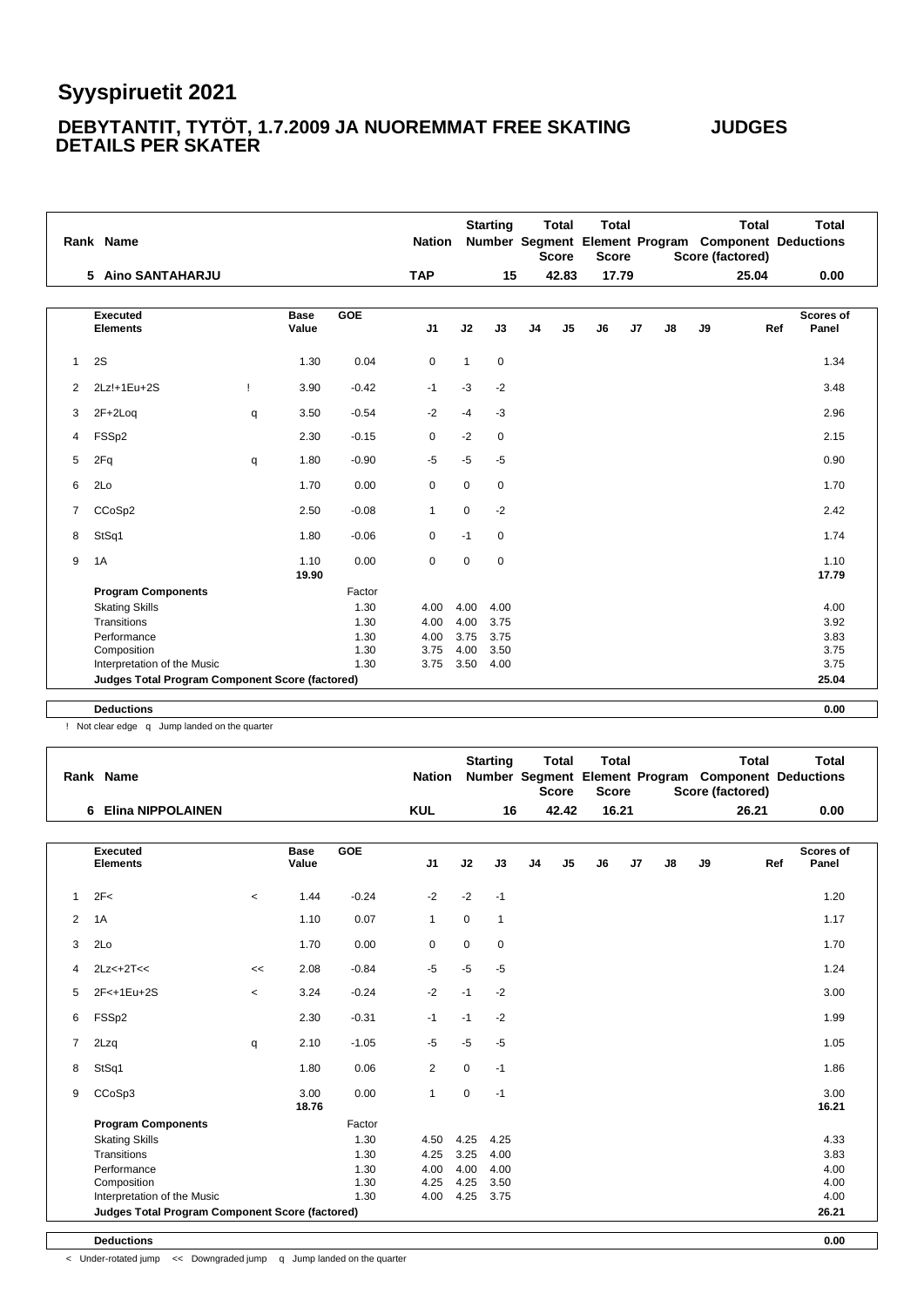#### **DEBYTANTIT, TYTÖT, 1.7.2009 JA NUOREMMAT FREE SKATING JUDGES DETAILS PER SKATER**

|                | Rank Name                                       |                          |                      |         | <b>Nation</b>  |              | <b>Starting</b> |                | <b>Total</b><br><b>Score</b> | <b>Total</b><br><b>Score</b> |       |    |    | <b>Total</b><br>Number Segment Element Program Component Deductions<br>Score (factored) | <b>Total</b>       |  |
|----------------|-------------------------------------------------|--------------------------|----------------------|---------|----------------|--------------|-----------------|----------------|------------------------------|------------------------------|-------|----|----|-----------------------------------------------------------------------------------------|--------------------|--|
|                | <b>Minea MONTONEN</b><br>$\mathbf{7}$           |                          |                      |         | <b>TAP</b>     |              | 8               |                | 42.25                        |                              | 16.03 |    |    | 26.22                                                                                   | 0.00               |  |
|                | <b>Executed</b><br><b>Elements</b>              |                          | <b>Base</b><br>Value | GOE     | J <sub>1</sub> | J2           | J3              | J <sub>4</sub> | J <sub>5</sub>               | J6                           | J7    | J8 | J9 | Ref                                                                                     | Scores of<br>Panel |  |
| $\mathbf{1}$   | $2S+2T<$                                        | $\prec$                  | 2.34                 | $-0.26$ | $-2$           | $-2$         | $-2$            |                |                              |                              |       |    |    |                                                                                         | 2.08               |  |
| $\overline{2}$ | 2Lz<                                            | $\overline{\phantom{a}}$ | 1.68                 | $-0.45$ | $-2$           | $-3$         | $-3$            |                |                              |                              |       |    |    |                                                                                         | 1.23               |  |
| 3              | $2F<+2T$                                        | $\overline{\phantom{a}}$ | 2.74                 | $-0.67$ | $-4$           | $-5$         | $-5$            |                |                              |                              |       |    |    |                                                                                         | 2.07               |  |
| 4              | FSSp3                                           |                          | 2.60                 | 0.09    | 0              | $\mathbf 0$  | $\mathbf{1}$    |                |                              |                              |       |    |    |                                                                                         | 2.69               |  |
| 5              | 2F<                                             | $\prec$                  | 1.44                 | $-0.29$ | $-2$           | $-2$         | $-2$            |                |                              |                              |       |    |    |                                                                                         | 1.15               |  |
| 6              | 2Lo                                             |                          | 1.70                 | 0.06    | 0              | $\mathbf{1}$ | $\mathbf 0$     |                |                              |                              |       |    |    |                                                                                         | 1.76               |  |
| $\overline{7}$ | StSq1                                           |                          | 1.80                 | 0.00    | 0              | 0            | 0               |                |                              |                              |       |    |    |                                                                                         | 1.80               |  |
| 8              | 1A                                              |                          | 1.10                 | 0.07    | 0              | $\mathbf{1}$ | $\mathbf{1}$    |                |                              |                              |       |    |    |                                                                                         | 1.17               |  |
| 9              | CCoSp2                                          |                          | 2.50<br>17.90        | $-0.42$ | $-1$           | $-2$         | $-2$            |                |                              |                              |       |    |    |                                                                                         | 2.08<br>16.03      |  |
|                | <b>Program Components</b>                       |                          |                      | Factor  |                |              |                 |                |                              |                              |       |    |    |                                                                                         |                    |  |
|                | <b>Skating Skills</b>                           |                          |                      | 1.30    | 3.50           | 4.25         | 4.25            |                |                              |                              |       |    |    |                                                                                         | 4.00               |  |
|                | Transitions                                     |                          |                      | 1.30    | 3.75           | 4.50         | 4.00            |                |                              |                              |       |    |    |                                                                                         | 4.08               |  |
|                | Performance                                     |                          |                      | 1.30    | 3.50           | 4.25         | 3.50            |                |                              |                              |       |    |    |                                                                                         | 3.75               |  |
|                | Composition                                     |                          |                      | 1.30    | 3.75           | 4.75         | 4.00            |                |                              |                              |       |    |    |                                                                                         | 4.17               |  |
|                | Interpretation of the Music                     |                          |                      | 1.30    | 3.75           | 4.50         | 4.25            |                |                              |                              |       |    |    |                                                                                         | 4.17               |  |
|                | Judges Total Program Component Score (factored) |                          |                      |         |                |              |                 |                |                              |                              |       |    |    |                                                                                         | 26.22              |  |
|                | <b>Deductions</b>                               |                          |                      |         |                |              |                 |                |                              |                              |       |    |    |                                                                                         | 0.00               |  |
|                |                                                 |                          |                      |         |                |              |                 |                |                              |                              |       |    |    |                                                                                         |                    |  |

< Under-rotated jump

|                | Rank Name                                       |   |                      |            | <b>Nation</b> |              | <b>Starting</b> |    | Total<br><b>Score</b> | <b>Total</b><br><b>Score</b> |    |    |    | Total<br>Score (factored) | <b>Total</b><br>Number Segment Element Program Component Deductions |
|----------------|-------------------------------------------------|---|----------------------|------------|---------------|--------------|-----------------|----|-----------------------|------------------------------|----|----|----|---------------------------|---------------------------------------------------------------------|
|                | <b>Tyyne LAMBERG</b><br>8                       |   |                      |            | <b>UPT</b>    |              | $\mathbf{2}$    |    | 42.11                 | 19.70                        |    |    |    | 22.41                     | 0.00                                                                |
|                | <b>Executed</b><br><b>Elements</b>              |   | <b>Base</b><br>Value | <b>GOE</b> | J1            | J2           | J3              | J4 | J5                    | J6                           | J7 | J8 | J9 | Ref                       | <b>Scores of</b><br>Panel                                           |
| $\mathbf{1}$   | 2Lo                                             |   | 1.70                 | 0.17       | $\mathbf{1}$  | $\mathbf{1}$ | $\mathbf{1}$    |    |                       |                              |    |    |    |                           | 1.87                                                                |
| 2              | $2Lz + 2T + 2Lo$                                |   | 5.10                 | $-0.07$    | $\mathbf 0$   | $\mathbf 0$  | $-1$            |    |                       |                              |    |    |    |                           | 5.03                                                                |
| 3              | $2F+2Tq$                                        | q | 3.10                 | $-0.54$    | $-3$          | $-3$         | $-3$            |    |                       |                              |    |    |    |                           | 2.56                                                                |
| 4              | FSSp1                                           |   | 2.00                 | $-0.20$    | $-1$          | $-1$         | $-1$            |    |                       |                              |    |    |    |                           | 1.80                                                                |
| 5              | 2Lz                                             |   | 2.10                 | $-0.49$    | $-1$          | $-3$         | $-3$            |    |                       |                              |    |    |    |                           | 1.61                                                                |
| 6              | 2F                                              |   | 1.80                 | 0.06       | $\mathbf 0$   | $\mathbf{1}$ | $\mathbf 0$     |    |                       |                              |    |    |    |                           | 1.86                                                                |
| $\overline{7}$ | CCoSp2                                          |   | 2.50                 | $-0.25$    | $\mathbf 0$   | $-2$         | $-1$            |    |                       |                              |    |    |    |                           | 2.25                                                                |
| 8              | StSq1                                           |   | 1.80                 | $-0.18$    | $\mathbf 0$   | 0            | $-3$            |    |                       |                              |    |    |    |                           | 1.62                                                                |
| 9              | 1A                                              |   | 1.10<br>21.20        | 0.00       | $\mathbf 0$   | $\mathbf{1}$ | $-1$            |    |                       |                              |    |    |    |                           | 1.10<br>19.70                                                       |
|                | <b>Program Components</b>                       |   |                      | Factor     |               |              |                 |    |                       |                              |    |    |    |                           |                                                                     |
|                | <b>Skating Skills</b>                           |   |                      | 1.30       | 3.75          | 3.50         | 3.50            |    |                       |                              |    |    |    |                           | 3.58                                                                |
|                | Transitions                                     |   |                      | 1.30       | 3.75          | 3.75         | 3.25            |    |                       |                              |    |    |    |                           | 3.58                                                                |
|                | Performance                                     |   |                      | 1.30       | 3.75          | 3.50         | 2.75            |    |                       |                              |    |    |    |                           | 3.33                                                                |
|                | Composition                                     |   |                      | 1.30       | 3.75          | 3.50         | 3.00            |    |                       |                              |    |    |    |                           | 3.42                                                                |
|                | Interpretation of the Music                     |   |                      | 1.30       | 3.50          | 3.50         | 3.00            |    |                       |                              |    |    |    |                           | 3.33                                                                |
|                | Judges Total Program Component Score (factored) |   |                      |            |               |              |                 |    |                       |                              |    |    |    |                           | 22.41                                                               |

**Deductions 0.00**

q Jump landed on the quarter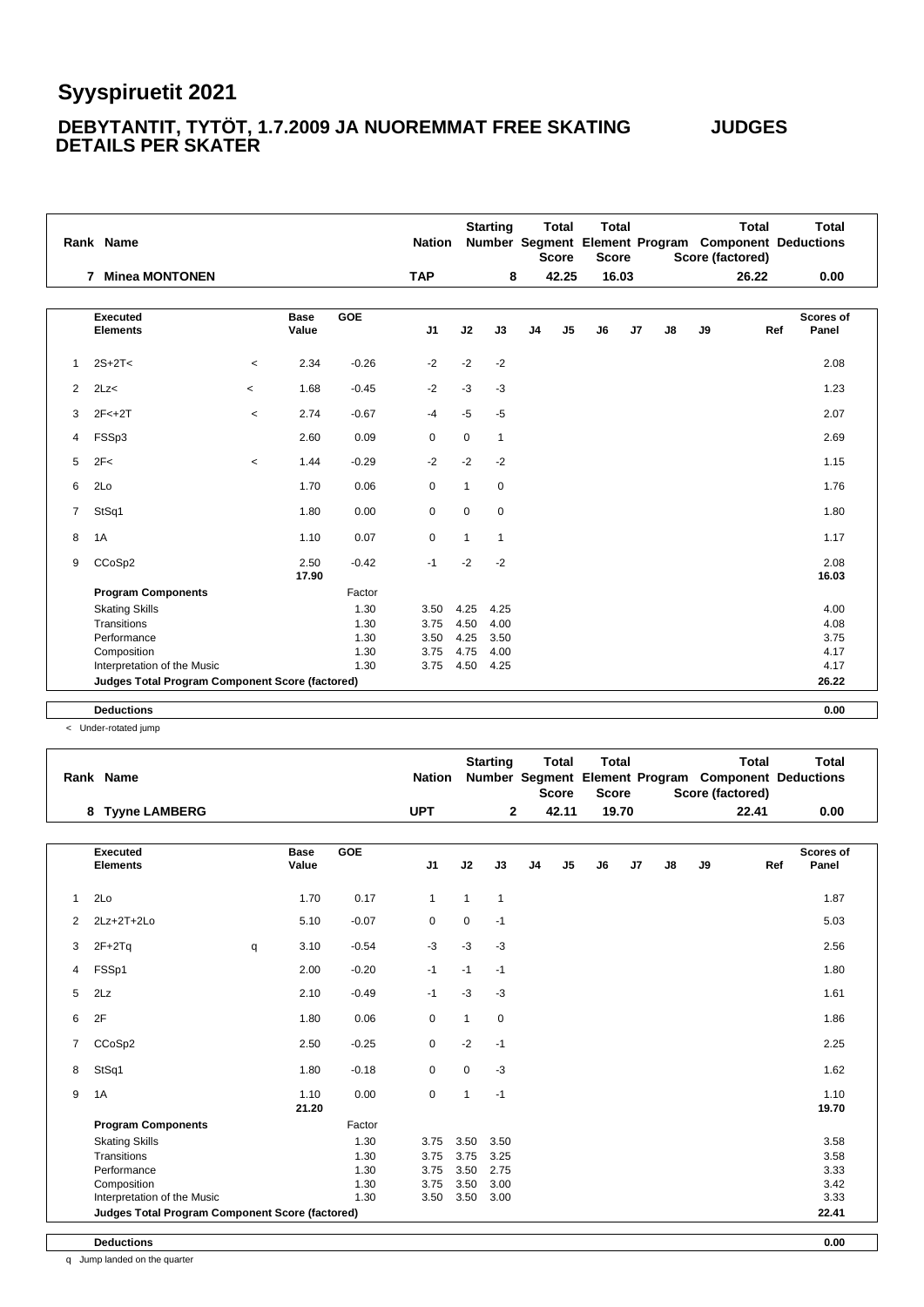#### **DEBYTANTIT, TYTÖT, 1.7.2009 JA NUOREMMAT FREE SKATING JUDGES DETAILS PER SKATER**

|                       | Rank Name                                              |         |                      |         | <b>Nation</b>  |             | <b>Starting</b> |                | <b>Total</b><br><b>Score</b> | <b>Total</b><br><b>Score</b> |       |               |    | <b>Total</b><br>Number Segment Element Program Component Deductions<br>Score (factored) | <b>Total</b>       |
|-----------------------|--------------------------------------------------------|---------|----------------------|---------|----------------|-------------|-----------------|----------------|------------------------------|------------------------------|-------|---------------|----|-----------------------------------------------------------------------------------------|--------------------|
|                       | <b>Helmi SAXLUND</b><br>9                              |         |                      |         | <b>PTL</b>     |             | 4               |                | 41.25                        |                              | 16.86 |               |    | 24.39                                                                                   | 0.00               |
|                       | <b>Executed</b><br><b>Elements</b>                     |         | <b>Base</b><br>Value | GOE     | J <sub>1</sub> | J2          | J3              | J <sub>4</sub> | J5                           | J6                           | J7    | $\mathsf{J}8$ | J9 | Ref                                                                                     | Scores of<br>Panel |
| $\mathbf{1}$          | 2Lz!                                                   | Ţ       | 2.10                 | $-0.21$ | $-1$           | $-1$        | $-1$            |                |                              |                              |       |               |    |                                                                                         | 1.89               |
| $\mathbf{2}^{\prime}$ | $2S+2Lo$                                               |         | 3.00                 | $-0.40$ | $-2$           | $-3$        | $-2$            |                |                              |                              |       |               |    |                                                                                         | 2.60               |
| 3                     | CCoSp3                                                 |         | 3.00                 | $-0.10$ | 0              | $\mathbf 0$ | $-1$            |                |                              |                              |       |               |    |                                                                                         | 2.90               |
| 4                     | $2F+2T+2Tq$                                            | q       | 4.40                 | $-0.42$ | $-2$           | $-3$        | $-2$            |                |                              |                              |       |               |    |                                                                                         | 3.98               |
| 5                     | 1A                                                     |         | 1.10                 | 0.00    | $\mathbf 0$    | $\mathbf 0$ | $\mathbf 0$     |                |                              |                              |       |               |    |                                                                                         | 1.10               |
| 6                     | StSq1                                                  |         | 1.80                 | $-0.06$ | $\mathbf{1}$   | $\mathbf 0$ | $-2$            |                |                              |                              |       |               |    |                                                                                         | 1.74               |
| $\overline{7}$        | 2F<                                                    | $\prec$ | 1.44                 | $-0.38$ | $-2$           | $-3$        | $-3$            |                |                              |                              |       |               |    |                                                                                         | 1.06               |
| 8                     | 2Lo                                                    |         | 1.70                 | $-0.11$ | $-1$           | $-1$        | 0               |                |                              |                              |       |               |    |                                                                                         | 1.59               |
| 9                     | FSSp                                                   |         | 0.00<br>18.54        | 0.00    |                |             |                 |                |                              |                              |       |               |    |                                                                                         | 0.00<br>16.86      |
|                       | <b>Program Components</b>                              |         |                      | Factor  |                |             |                 |                |                              |                              |       |               |    |                                                                                         |                    |
|                       | <b>Skating Skills</b>                                  |         |                      | 1.30    | 4.00           | 4.00        | 4.00            |                |                              |                              |       |               |    |                                                                                         | 4.00               |
|                       | Transitions                                            |         |                      | 1.30    | 3.75           | 4.25        | 3.75            |                |                              |                              |       |               |    |                                                                                         | 3.92               |
|                       | Performance                                            |         |                      | 1.30    | 3.75           | 4.00        | 3.25            |                |                              |                              |       |               |    |                                                                                         | 3.67               |
|                       | Composition                                            |         |                      | 1.30    | 3.50           | 4.00        | 3.50            |                |                              |                              |       |               |    |                                                                                         | 3.67               |
|                       | Interpretation of the Music                            |         |                      | 1.30    | 3.25           | 4.00        | 3.25            |                |                              |                              |       |               |    |                                                                                         | 3.50               |
|                       | <b>Judges Total Program Component Score (factored)</b> |         |                      |         |                |             |                 |                |                              |                              |       |               |    |                                                                                         | 24.39              |
|                       | <b>Deductions</b>                                      |         |                      |         |                |             |                 |                |                              |                              |       |               |    |                                                                                         | 0.00               |
|                       |                                                        |         |                      |         |                |             |                 |                |                              |                              |       |               |    |                                                                                         |                    |

< Under-rotated jump ! Not clear edge q Jump landed on the quarter

|              | Rank Name                                       |                          |                      |            | <b>Nation</b> |                | <b>Starting</b>         |                | <b>Total</b><br><b>Score</b> | <b>Total</b><br><b>Score</b> |                     |    | <b>Total</b><br>Score (factored) | <b>Total</b><br>Number Segment Element Program Component Deductions |
|--------------|-------------------------------------------------|--------------------------|----------------------|------------|---------------|----------------|-------------------------|----------------|------------------------------|------------------------------|---------------------|----|----------------------------------|---------------------------------------------------------------------|
|              | 10 Minea KEMELL                                 |                          |                      |            | <b>JYT</b>    |                | 1                       |                | 39.61                        | 15.27                        |                     |    | 25.34                            | $-1.00$                                                             |
|              | <b>Executed</b><br><b>Elements</b>              |                          | <b>Base</b><br>Value | <b>GOE</b> | J1            | J2             | J3                      | J <sub>4</sub> | J <sub>5</sub>               | J6                           | J7<br>$\mathsf{J}8$ | J9 | Ref                              | <b>Scores of</b><br>Panel                                           |
| $\mathbf{1}$ | 2Loq                                            | q                        | 1.70                 | $-0.85$    | $-5$          | $-5$           | $-5$                    |                |                              |                              |                     |    |                                  | 0.85                                                                |
| 2            | 1A+1Eu+2S                                       |                          | 2.90                 | $-0.09$    | $-1$          | $-1$           | $\mathbf 0$             |                |                              |                              |                     |    |                                  | 2.81                                                                |
| 3            | 2F<                                             | $\,<\,$                  | 1.44                 | $-0.29$    | $-2$          | $-2$           | $-2$                    |                |                              |                              |                     |    |                                  | 1.15                                                                |
| 4            | StSq1                                           |                          | 1.80                 | $-0.06$    | 0             | $-1$           | $\mathbf 0$             |                |                              |                              |                     |    |                                  | 1.74                                                                |
| 5            | FSSp2                                           |                          | 2.30                 | $-0.46$    | $-1$          | $-3$           | $-2$                    |                |                              |                              |                     |    |                                  | 1.84                                                                |
| 6            | 2F<                                             | $\,<$                    | 1.44                 | $-0.38$    | $-3$          | $-3$           | $-2$                    |                |                              |                              |                     |    |                                  | 1.06                                                                |
| 7            | $2Sq+2T2$                                       | $\overline{\phantom{a}}$ | 2.34                 | $-0.56$    | $-5$          | $-5$           | $-3$                    |                |                              |                              |                     |    |                                  | 1.78                                                                |
| 8            | 2Lo<                                            | $\,<$                    | 1.36                 | $-0.32$    | $-2$          | $-3$           | $-2$                    |                |                              |                              |                     |    |                                  | 1.04                                                                |
| 9            | CCoSp3                                          |                          | 3.00<br>18.28        | 0.00       | 0             | $\overline{1}$ | $-1$                    |                |                              |                              |                     |    |                                  | 3.00<br>15.27                                                       |
|              | <b>Program Components</b>                       |                          |                      | Factor     |               |                |                         |                |                              |                              |                     |    |                                  |                                                                     |
|              | <b>Skating Skills</b>                           |                          |                      | 1.30       | 3.75          | 3.75           | 4.00                    |                |                              |                              |                     |    |                                  | 3.83                                                                |
|              | Transitions                                     |                          |                      | 1.30       | 3.50          | 4.00           | 3.75                    |                |                              |                              |                     |    |                                  | 3.75                                                                |
|              | Performance                                     |                          |                      | 1.30       | 3.50          | 3.75           | 4.25                    |                |                              |                              |                     |    |                                  | 3.83                                                                |
|              | Composition                                     |                          |                      | 1.30       | 3.75          | 4.25           | 4.25                    |                |                              |                              |                     |    |                                  | 4.08                                                                |
|              | Interpretation of the Music                     |                          |                      | 1.30       | 3.75          | 3.75           | 4.50                    |                |                              |                              |                     |    |                                  | 4.00                                                                |
|              | Judges Total Program Component Score (factored) |                          |                      |            |               |                |                         |                |                              |                              |                     |    |                                  | 25.34                                                               |
|              | <b>Deductions</b>                               |                          | Falls: -0.50         |            |               |                | No/Wrong Spiral: - 0.50 |                |                              |                              |                     |    |                                  | $-1.00$                                                             |

< Under-rotated jump q Jump landed on the quarter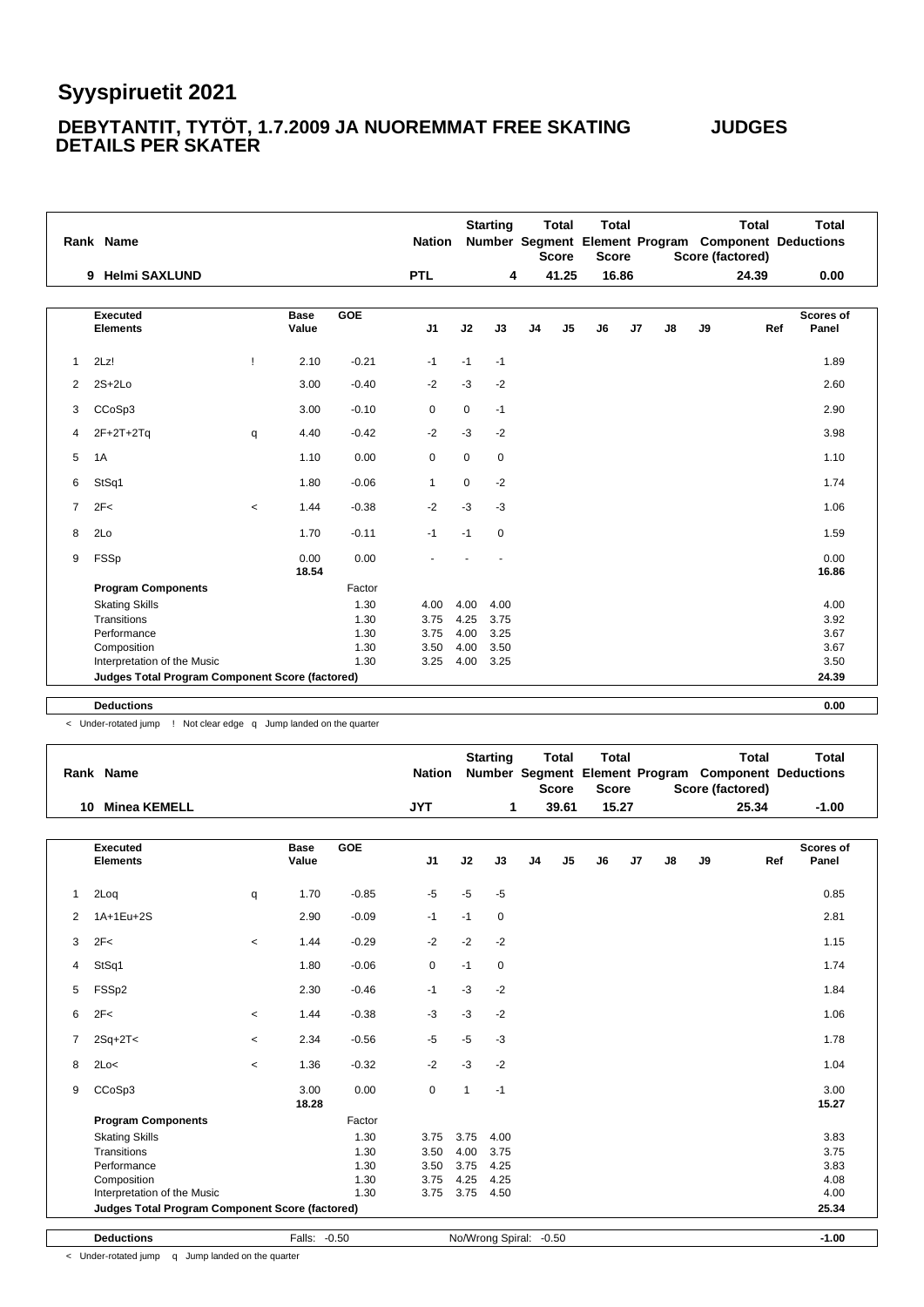#### **DEBYTANTIT, TYTÖT, 1.7.2009 JA NUOREMMAT FREE SKATING JUDGES DETAILS PER SKATER**

|              | Rank Name                                       |               |         | <b>Nation</b>  |              | <b>Starting</b> |                | <b>Total</b><br><b>Score</b> | <b>Total</b><br><b>Score</b> |    |               |    | <b>Total</b><br>Score (factored) | <b>Total</b><br>Number Segment Element Program Component Deductions |
|--------------|-------------------------------------------------|---------------|---------|----------------|--------------|-----------------|----------------|------------------------------|------------------------------|----|---------------|----|----------------------------------|---------------------------------------------------------------------|
|              | <b>Ada ULMANEN</b><br>11                        |               |         | <b>PTL</b>     |              | 14              |                | 38.70                        | 16.23                        |    |               |    | 22.97                            | $-0.50$                                                             |
|              | Executed<br><b>Elements</b>                     | Base<br>Value | GOE     | J <sub>1</sub> | J2           | J3              | J <sub>4</sub> | J <sub>5</sub>               | J <sub>6</sub>               | J7 | $\mathsf{J}8$ | J9 | Ref                              | Scores of<br>Panel                                                  |
| $\mathbf{1}$ | 1A                                              | 1.10          | $-0.04$ | 0              | $-1$         | $\pmb{0}$       |                |                              |                              |    |               |    |                                  | 1.06                                                                |
| 2            | 2F+2T+2Lo                                       | 4.80          | $-0.24$ | $-1$           | $-2$         | $-1$            |                |                              |                              |    |               |    |                                  | 4.56                                                                |
| 3            | 2Lz                                             | 2.10          | $-1.05$ | $-5$           | $-5$         | $-5$            |                |                              |                              |    |               |    |                                  | 1.05                                                                |
| 4            | 2F                                              | 1.80          | $-0.36$ | $-2$           | $-2$         | $-2$            |                |                              |                              |    |               |    |                                  | 1.44                                                                |
| 5            | CCoSp2V                                         | 1.88          | $-0.32$ | $-2$           | $-2$         | $-1$            |                |                              |                              |    |               |    |                                  | 1.56                                                                |
| 6            | 2Lz                                             | 2.10          | $-0.49$ | $-2$           | $-2$         | $-3$            |                |                              |                              |    |               |    |                                  | 1.61                                                                |
| 7            | StSq1                                           | 1.80          | $-0.12$ | $-1$           | $-1$         | $\mathbf 0$     |                |                              |                              |    |               |    |                                  | 1.68                                                                |
| 8            | 2S                                              | 1.30          | 0.04    | 0              | $\mathbf{1}$ | 0               |                |                              |                              |    |               |    |                                  | 1.34                                                                |
| 9            | FSSp1                                           | 2.00<br>18.88 | $-0.07$ | $-1$           | $\mathbf 0$  | $\mathbf 0$     |                |                              |                              |    |               |    |                                  | 1.93<br>16.23                                                       |
|              | <b>Program Components</b>                       |               | Factor  |                |              |                 |                |                              |                              |    |               |    |                                  |                                                                     |
|              | <b>Skating Skills</b>                           |               | 1.30    | 3.25           | 3.75         | 4.00            |                |                              |                              |    |               |    |                                  | 3.67                                                                |
|              | Transitions                                     |               | 1.30    | 3.25           | 4.00         | 3.75            |                |                              |                              |    |               |    |                                  | 3.67                                                                |
|              | Performance                                     |               | 1.30    | 3.25           | 3.25         | 3.50            |                |                              |                              |    |               |    |                                  | 3.33                                                                |
|              | Composition                                     |               | 1.30    | 3.50           | 3.50         | 3.50            |                |                              |                              |    |               |    |                                  | 3.50                                                                |
|              | Interpretation of the Music                     |               | 1.30    | 3.25           | 3.50         | 3.75            |                |                              |                              |    |               |    |                                  | 3.50                                                                |
|              | Judges Total Program Component Score (factored) |               |         |                |              |                 |                |                              |                              |    |               |    |                                  | 22.97                                                               |
|              |                                                 |               |         |                |              |                 |                |                              |                              |    |               |    |                                  |                                                                     |

**Deductions** Falls: -0.50 **-0.50**

|                | Rank Name                                       |                          |                      |            | <b>Nation</b> |                | <b>Starting</b> |    | <b>Total</b><br><b>Score</b> | <b>Total</b><br><b>Score</b> |    |               |    | <b>Total</b><br>Number Segment Element Program Component Deductions<br>Score (factored) | <b>Total</b>       |
|----------------|-------------------------------------------------|--------------------------|----------------------|------------|---------------|----------------|-----------------|----|------------------------------|------------------------------|----|---------------|----|-----------------------------------------------------------------------------------------|--------------------|
|                | <b>12 Emilia TIILIKAINEN</b>                    |                          |                      |            | <b>JYT</b>    |                | 5               |    | 36.96                        | 15.03                        |    |               |    | 22.43                                                                                   | $-0.50$            |
|                | <b>Executed</b><br><b>Elements</b>              |                          | <b>Base</b><br>Value | <b>GOE</b> | J1            | J2             | J3              | J4 | J5                           | J6                           | J7 | $\mathsf{J}8$ | J9 | Ref                                                                                     | Scores of<br>Panel |
| 1              | 1A+1Eu+2S<                                      | $\overline{\phantom{a}}$ | 2.64                 | $-0.26$    | $-2$          | $-3$           | $-2$            |    |                              |                              |    |               |    |                                                                                         | 2.38               |
| 2              | 2Lo<                                            | $\overline{\phantom{a}}$ | 1.36                 | $-0.54$    | -5            | $-5$           | $-2$            |    |                              |                              |    |               |    |                                                                                         | 0.82               |
| 3              | 2F<                                             | $\,<$                    | 1.44                 | $-0.38$    | $-2$          | $-3$           | $-3$            |    |                              |                              |    |               |    |                                                                                         | 1.06               |
| 4              | 2S                                              |                          | 1.30                 | 0.00       | 0             | $\mathbf 0$    | $\mathbf 0$     |    |                              |                              |    |               |    |                                                                                         | 1.30               |
| 5              | FSSp3                                           |                          | 2.60                 | $-0.17$    | $-1$          | $\mathbf 0$    | $-1$            |    |                              |                              |    |               |    |                                                                                         | 2.43               |
| 6              | StSq1                                           |                          | 1.80                 | $-0.12$    | 0             | $\mathbf 0$    | $-2$            |    |                              |                              |    |               |    |                                                                                         | 1.68               |
| $\overline{7}$ | $1A+2T5$                                        | $\,<$                    | 2.14                 | $-0.26$    | $-2$          | $-3$           | $-2$            |    |                              |                              |    |               |    |                                                                                         | 1.88               |
| 8              | 2Lo<                                            | $\overline{\phantom{a}}$ | 1.36                 | $-0.36$    | $-2$          | $-3$           | $-3$            |    |                              |                              |    |               |    |                                                                                         | 1.00               |
| 9              | CCoSp3V                                         |                          | 2.25<br>16.89        | 0.23       | $\mathbf{1}$  | $\overline{2}$ | 0               |    |                              |                              |    |               |    |                                                                                         | 2.48<br>15.03      |
|                | <b>Program Components</b>                       |                          |                      | Factor     |               |                |                 |    |                              |                              |    |               |    |                                                                                         |                    |
|                | <b>Skating Skills</b>                           |                          |                      | 1.30       | 3.50          | 3.50           | 3.50            |    |                              |                              |    |               |    |                                                                                         | 3.50               |
|                | Transitions                                     |                          |                      | 1.30       | 3.25          | 3.50           | 3.50            |    |                              |                              |    |               |    |                                                                                         | 3.42               |
|                | Performance                                     |                          |                      | 1.30       | 3.50          | 3.50           | 3.50            |    |                              |                              |    |               |    |                                                                                         | 3.50               |
|                | Composition                                     |                          |                      | 1.30       | 3.50          | 3.75           | 3.25            |    |                              |                              |    |               |    |                                                                                         | 3.50               |
|                | Interpretation of the Music                     |                          |                      | 1.30       | 3.25          | 3.50           | 3.25            |    |                              |                              |    |               |    |                                                                                         | 3.33               |
|                | Judges Total Program Component Score (factored) |                          |                      |            |               |                |                 |    |                              |                              |    |               |    |                                                                                         | 22.43              |
|                | <b>Deductions</b>                               |                          | Falls: -0.50         |            |               |                |                 |    |                              |                              |    |               |    |                                                                                         | $-0.50$            |

< Under-rotated jump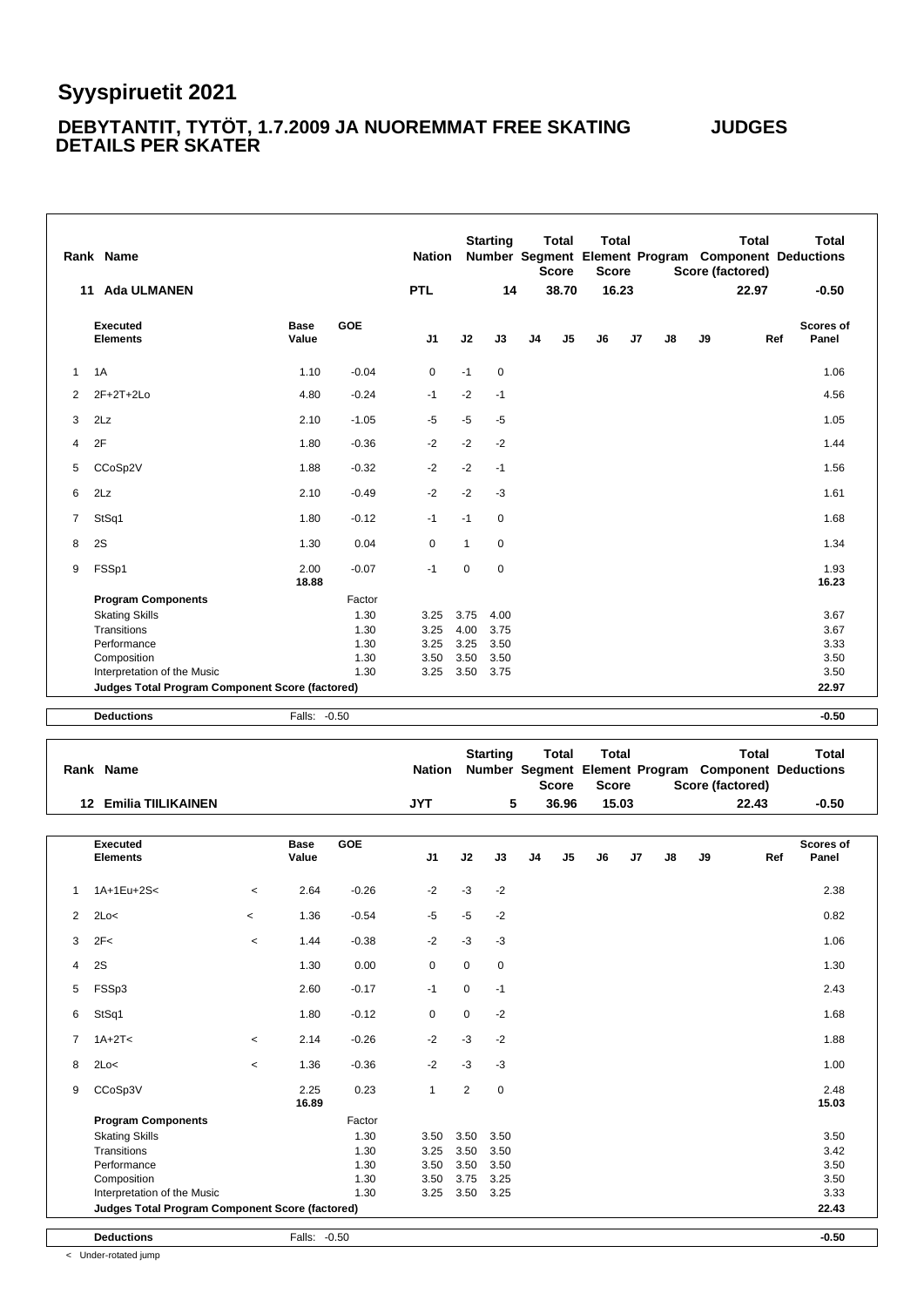#### **DEBYTANTIT, TYTÖT, 1.7.2009 JA NUOREMMAT FREE SKATING JUDGES DETAILS PER SKATER**

|              | Rank Name                                       |         |                      |         | <b>Nation</b>  |      | <b>Starting</b>         |                | <b>Total</b><br><b>Score</b> | <b>Total</b><br><b>Score</b> |                |    |    | <b>Total</b><br>Score (factored) | <b>Total</b><br>Number Segment Element Program Component Deductions |
|--------------|-------------------------------------------------|---------|----------------------|---------|----------------|------|-------------------------|----------------|------------------------------|------------------------------|----------------|----|----|----------------------------------|---------------------------------------------------------------------|
|              | <b>Janika NESTEROVA</b><br>13                   |         |                      |         | <b>KOO</b>     |      | 6                       |                | 35.60                        |                              | 13.32          |    |    | 23.28                            | $-1.00$                                                             |
|              | <b>Executed</b><br><b>Elements</b>              |         | <b>Base</b><br>Value | GOE     | J <sub>1</sub> | J2   | J3                      | J <sub>4</sub> | J <sub>5</sub>               | J <sub>6</sub>               | J <sub>7</sub> | J8 | J9 | Ref                              | <b>Scores of</b><br>Panel                                           |
|              |                                                 |         |                      |         |                |      |                         |                |                              |                              |                |    |    |                                  |                                                                     |
| $\mathbf{1}$ | $2S+2Lo$                                        |         | 3.00                 | 0.00    | 0              | 0    | $\mathbf 0$             |                |                              |                              |                |    |    |                                  | 3.00                                                                |
| 2            | $2F+2T<$                                        | $\,<$   | 2.84                 | $-0.90$ | $-5$           | $-5$ | $-5$                    |                |                              |                              |                |    |    |                                  | 1.94                                                                |
| 3            | 1Lz!                                            | -1      | 0.60                 | $-0.12$ | $-2$           | $-2$ | $-2$                    |                |                              |                              |                |    |    |                                  | 0.48                                                                |
| 4            | 1A                                              |         | 1.10                 | 0.07    | 0              | 2    | $\mathbf 0$             |                |                              |                              |                |    |    |                                  | 1.17                                                                |
| 5            | CCoSp2V                                         |         | 1.88                 | $-0.25$ | $-1$           | $-1$ | $-2$                    |                |                              |                              |                |    |    |                                  | 1.63                                                                |
| 6            | 2Lo                                             |         | 1.70                 | 0.00    | $\mathbf{1}$   | $-1$ | $\mathbf 0$             |                |                              |                              |                |    |    |                                  | 1.70                                                                |
| 7            | FCSp1                                           |         | 1.90                 | $-0.25$ | $-1$           | $-2$ | $-1$                    |                |                              |                              |                |    |    |                                  | 1.65                                                                |
| 8            | 2F<<                                            | $\prec$ | 0.50                 | $-0.20$ | $-3$           | $-4$ | $-5$                    |                |                              |                              |                |    |    |                                  | 0.30                                                                |
| 9            | StSqB                                           |         | 1.50<br>15.02        | $-0.05$ | $\mathbf{1}$   | $-2$ | $\mathbf 0$             |                |                              |                              |                |    |    |                                  | 1.45<br>13.32                                                       |
|              | <b>Program Components</b>                       |         |                      | Factor  |                |      |                         |                |                              |                              |                |    |    |                                  |                                                                     |
|              | <b>Skating Skills</b>                           |         |                      | 1.30    | 4.00           | 3.25 | 4.25                    |                |                              |                              |                |    |    |                                  | 3.83                                                                |
|              | Transitions                                     |         |                      | 1.30    | 3.75           | 3.25 | 3.50                    |                |                              |                              |                |    |    |                                  | 3.50                                                                |
|              | Performance                                     |         |                      | 1.30    | 3.75           | 3.25 | 3.50                    |                |                              |                              |                |    |    |                                  | 3.50                                                                |
|              | Composition                                     |         |                      | 1.30    | 3.75           | 3.50 | 3.50                    |                |                              |                              |                |    |    |                                  | 3.58                                                                |
|              | Interpretation of the Music                     |         |                      | 1.30    | 3.75           | 3.00 | 3.75                    |                |                              |                              |                |    |    |                                  | 3.50                                                                |
|              | Judges Total Program Component Score (factored) |         |                      |         |                |      |                         |                |                              |                              |                |    |    |                                  | 23.28                                                               |
|              | <b>Deductions</b>                               |         | Falls: -0.50         |         |                |      | No/Wrong Spiral: - 0.50 |                |                              |                              |                |    |    |                                  | $-1.00$                                                             |

< Under-rotated jump << Downgraded jump ! Not clear edge

|                | Rank Name                                       |   |                      |            | <b>Nation</b>  |              | <b>Starting</b> |                | <b>Total</b><br><b>Score</b> | <b>Total</b><br><b>Score</b> |       |               |    | <b>Total</b><br>Score (factored) | <b>Total</b><br>Number Segment Element Program Component Deductions |  |
|----------------|-------------------------------------------------|---|----------------------|------------|----------------|--------------|-----------------|----------------|------------------------------|------------------------------|-------|---------------|----|----------------------------------|---------------------------------------------------------------------|--|
| 14             | Saana RIOKKONIEMI                               |   |                      |            | <b>UPT</b>     |              | 20              |                | 35.52                        |                              | 11.64 |               |    | 24.38                            | $-0.50$                                                             |  |
|                | <b>Executed</b><br><b>Elements</b>              |   | <b>Base</b><br>Value | <b>GOE</b> | J <sub>1</sub> | J2           | J3              | J <sub>4</sub> | J <sub>5</sub>               | J6                           | J7    | $\mathsf{J}8$ | J9 | Ref                              | <b>Scores of</b><br>Panel                                           |  |
| $\mathbf{1}$   | 2Lze                                            | e | 1.68                 | $-0.50$    | $-3$           | $-2$         | $-4$            |                |                              |                              |       |               |    |                                  | 1.18                                                                |  |
| 2              | 2F                                              |   | 1.80                 | $-0.90$    | $-5$           | $-5$         | $-5$            |                |                              |                              |       |               |    |                                  | 0.90                                                                |  |
| 3              | FSSp1                                           |   | 2.00                 | $-0.53$    | $-3$           | $-3$         | $-2$            |                |                              |                              |       |               |    |                                  | 1.47                                                                |  |
| 4              | 2F                                              |   | 1.80                 | 0.00       | 0              | $\mathbf 0$  | 0               |                |                              |                              |       |               |    |                                  | 1.80                                                                |  |
| 5              | 2Lzeq+2Tq                                       | q | 2.98                 | $-0.84$    | $-5$           | $-5$         | $-5$            |                |                              |                              |       |               |    |                                  | 2.14                                                                |  |
| 6              | 2Lo                                             |   | 1.70                 | $-0.11$    | $-1$           | $\mathbf 0$  | $-1$            |                |                              |                              |       |               |    |                                  | 1.59                                                                |  |
| $\overline{7}$ | StSqB                                           |   | 1.50                 | $-0.15$    | $-1$           | $-1$         | $-1$            |                |                              |                              |       |               |    |                                  | 1.35                                                                |  |
| 8              | 1A                                              |   | 1.10                 | 0.11       | $\mathbf{1}$   | $\mathbf{1}$ | $\mathbf{1}$    |                |                              |                              |       |               |    |                                  | 1.21                                                                |  |
| 9              | CCoSp                                           |   | 0.00<br>14.56        | 0.00       |                |              |                 |                |                              |                              |       |               |    |                                  | 0.00<br>11.64                                                       |  |
|                | <b>Program Components</b>                       |   |                      | Factor     |                |              |                 |                |                              |                              |       |               |    |                                  |                                                                     |  |
|                | <b>Skating Skills</b>                           |   |                      | 1.30       | 3.25           | 3.25         | 4.25            |                |                              |                              |       |               |    |                                  | 3.58                                                                |  |
|                | Transitions                                     |   |                      | 1.30       | 3.75           | 3.50         | 3.75            |                |                              |                              |       |               |    |                                  | 3.67                                                                |  |
|                | Performance                                     |   |                      | 1.30       | 3.25           | 4.00         | 4.25            |                |                              |                              |       |               |    |                                  | 3.83                                                                |  |
|                | Composition                                     |   |                      | 1.30       | 3.75           | 3.50         | 4.00            |                |                              |                              |       |               |    |                                  | 3.75                                                                |  |
|                | Interpretation of the Music                     |   |                      | 1.30       | 3.75           | 4.00         | 4.00            |                |                              |                              |       |               |    |                                  | 3.92                                                                |  |
|                | Judges Total Program Component Score (factored) |   |                      |            |                |              |                 |                |                              |                              |       |               |    |                                  | 24.38                                                               |  |
|                | <b>Deductions</b>                               |   | Falls: -0.50         |            |                |              |                 |                |                              |                              |       |               |    |                                  | $-0.50$                                                             |  |

e Wrong edge q Jump landed on the quarter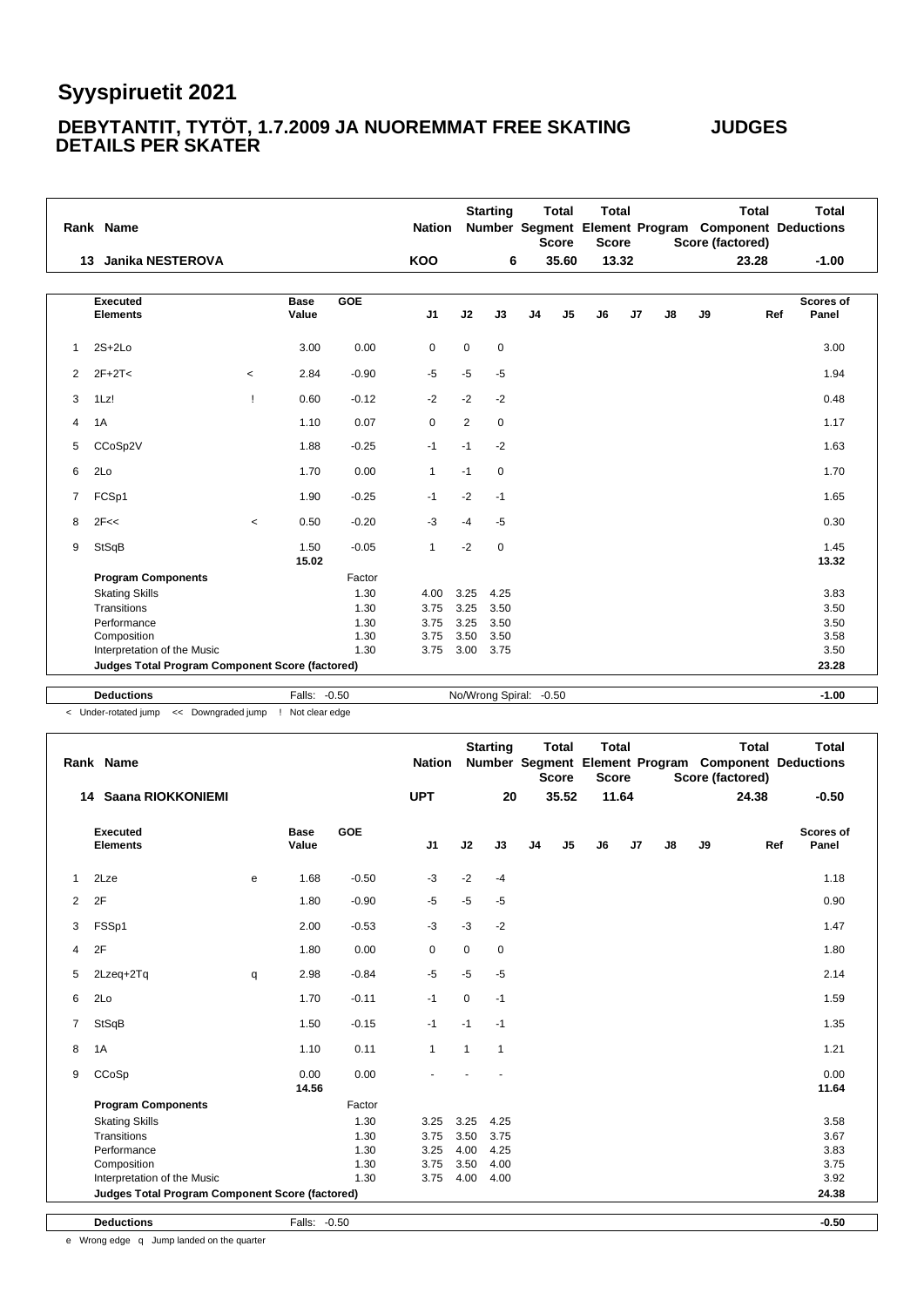#### **DEBYTANTIT, TYTÖT, 1.7.2009 JA NUOREMMAT FREE SKATING JUDGES DETAILS PER SKATER**

| <b>JYT</b><br>9<br>32.45<br>9.90<br><b>Inka TURPEINEN</b><br>22.55<br>0.00<br>15<br>GOE<br><b>Executed</b><br>Base<br><b>Scores of</b><br>J2<br>J3<br>J <sub>4</sub><br>J <sub>5</sub><br><b>Elements</b><br>Value<br>J <sub>1</sub><br>J <sub>6</sub><br>J7<br>J8<br>J9<br>Panel<br>Ref<br>$-5$<br>$-5$<br>$2Fq+2T<$<br>2.84<br>$-0.90$<br>$-5$<br>1.94<br>1<br>$\,<\,$<br>$-4$<br>2Lo<<<br>0.50<br>$-0.20$<br>0.30<br>2<br>$-4$<br>$-4$<br><<<br>$-5$<br>$-0.28$<br>$-5$<br>3<br>$2Lz$ <sub>s</sub><br>0.60<br>0.32<br>Ţ<br>$-4$<br>2S<br>1.30<br>$-0.09$<br>$-1$<br>1.21<br>4<br>$-1$<br>0<br>$-2$<br>$-3$<br>$-2$<br>1.99<br>5<br>FSSp3<br>2.60<br>$-0.61$<br>1.80<br>$-0.06$<br>0<br>$\mathbf 0$<br>1.74<br>6<br>StSq1<br>$-1$<br>1A+1Eu+2S<<<br>$-5$<br>$-5$<br>2.00<br>$-0.55$<br>$-5$<br>1.45<br>$\overline{7}$<br><<<br>$-3$<br>1.36<br>$-0.41$<br>$-3$<br>$-3$<br>0.95<br>8<br>2Lo<<br>$\,<\,$<br>0.00<br>CCoSp<br>0.00<br>0.00<br>9<br>13.00<br>9.90<br><b>Program Components</b><br>Factor<br><b>Skating Skills</b><br>1.30<br>3.50<br>3.50<br>4.00<br>3.67<br>Transitions<br>1.30<br>3.50<br>3.25<br>3.33<br>3.25<br>Performance<br>3.75<br>3.50<br>1.30<br>3.00<br>3.42<br>Composition<br>3.50<br>3.25<br>3.42<br>1.30<br>3.50<br>1.30<br>3.25<br>3.50<br>Interpretation of the Music<br>3.25<br>4.00<br>22.55<br>Judges Total Program Component Score (factored) | Rank Name |  | <b>Nation</b> | <b>Starting</b> | <b>Total</b><br><b>Score</b> | <b>Total</b><br><b>Score</b> |  | <b>Total</b><br>Score (factored) | <b>Total</b><br>Number Segment Element Program Component Deductions |
|---------------------------------------------------------------------------------------------------------------------------------------------------------------------------------------------------------------------------------------------------------------------------------------------------------------------------------------------------------------------------------------------------------------------------------------------------------------------------------------------------------------------------------------------------------------------------------------------------------------------------------------------------------------------------------------------------------------------------------------------------------------------------------------------------------------------------------------------------------------------------------------------------------------------------------------------------------------------------------------------------------------------------------------------------------------------------------------------------------------------------------------------------------------------------------------------------------------------------------------------------------------------------------------------------------------------------------------------------------------------------------|-----------|--|---------------|-----------------|------------------------------|------------------------------|--|----------------------------------|---------------------------------------------------------------------|
|                                                                                                                                                                                                                                                                                                                                                                                                                                                                                                                                                                                                                                                                                                                                                                                                                                                                                                                                                                                                                                                                                                                                                                                                                                                                                                                                                                                 |           |  |               |                 |                              |                              |  |                                  |                                                                     |
|                                                                                                                                                                                                                                                                                                                                                                                                                                                                                                                                                                                                                                                                                                                                                                                                                                                                                                                                                                                                                                                                                                                                                                                                                                                                                                                                                                                 |           |  |               |                 |                              |                              |  |                                  |                                                                     |
|                                                                                                                                                                                                                                                                                                                                                                                                                                                                                                                                                                                                                                                                                                                                                                                                                                                                                                                                                                                                                                                                                                                                                                                                                                                                                                                                                                                 |           |  |               |                 |                              |                              |  |                                  |                                                                     |
|                                                                                                                                                                                                                                                                                                                                                                                                                                                                                                                                                                                                                                                                                                                                                                                                                                                                                                                                                                                                                                                                                                                                                                                                                                                                                                                                                                                 |           |  |               |                 |                              |                              |  |                                  |                                                                     |
|                                                                                                                                                                                                                                                                                                                                                                                                                                                                                                                                                                                                                                                                                                                                                                                                                                                                                                                                                                                                                                                                                                                                                                                                                                                                                                                                                                                 |           |  |               |                 |                              |                              |  |                                  |                                                                     |
|                                                                                                                                                                                                                                                                                                                                                                                                                                                                                                                                                                                                                                                                                                                                                                                                                                                                                                                                                                                                                                                                                                                                                                                                                                                                                                                                                                                 |           |  |               |                 |                              |                              |  |                                  |                                                                     |
|                                                                                                                                                                                                                                                                                                                                                                                                                                                                                                                                                                                                                                                                                                                                                                                                                                                                                                                                                                                                                                                                                                                                                                                                                                                                                                                                                                                 |           |  |               |                 |                              |                              |  |                                  |                                                                     |
|                                                                                                                                                                                                                                                                                                                                                                                                                                                                                                                                                                                                                                                                                                                                                                                                                                                                                                                                                                                                                                                                                                                                                                                                                                                                                                                                                                                 |           |  |               |                 |                              |                              |  |                                  |                                                                     |
|                                                                                                                                                                                                                                                                                                                                                                                                                                                                                                                                                                                                                                                                                                                                                                                                                                                                                                                                                                                                                                                                                                                                                                                                                                                                                                                                                                                 |           |  |               |                 |                              |                              |  |                                  |                                                                     |
|                                                                                                                                                                                                                                                                                                                                                                                                                                                                                                                                                                                                                                                                                                                                                                                                                                                                                                                                                                                                                                                                                                                                                                                                                                                                                                                                                                                 |           |  |               |                 |                              |                              |  |                                  |                                                                     |
|                                                                                                                                                                                                                                                                                                                                                                                                                                                                                                                                                                                                                                                                                                                                                                                                                                                                                                                                                                                                                                                                                                                                                                                                                                                                                                                                                                                 |           |  |               |                 |                              |                              |  |                                  |                                                                     |
|                                                                                                                                                                                                                                                                                                                                                                                                                                                                                                                                                                                                                                                                                                                                                                                                                                                                                                                                                                                                                                                                                                                                                                                                                                                                                                                                                                                 |           |  |               |                 |                              |                              |  |                                  |                                                                     |
|                                                                                                                                                                                                                                                                                                                                                                                                                                                                                                                                                                                                                                                                                                                                                                                                                                                                                                                                                                                                                                                                                                                                                                                                                                                                                                                                                                                 |           |  |               |                 |                              |                              |  |                                  |                                                                     |
|                                                                                                                                                                                                                                                                                                                                                                                                                                                                                                                                                                                                                                                                                                                                                                                                                                                                                                                                                                                                                                                                                                                                                                                                                                                                                                                                                                                 |           |  |               |                 |                              |                              |  |                                  |                                                                     |
|                                                                                                                                                                                                                                                                                                                                                                                                                                                                                                                                                                                                                                                                                                                                                                                                                                                                                                                                                                                                                                                                                                                                                                                                                                                                                                                                                                                 |           |  |               |                 |                              |                              |  |                                  |                                                                     |
|                                                                                                                                                                                                                                                                                                                                                                                                                                                                                                                                                                                                                                                                                                                                                                                                                                                                                                                                                                                                                                                                                                                                                                                                                                                                                                                                                                                 |           |  |               |                 |                              |                              |  |                                  |                                                                     |
|                                                                                                                                                                                                                                                                                                                                                                                                                                                                                                                                                                                                                                                                                                                                                                                                                                                                                                                                                                                                                                                                                                                                                                                                                                                                                                                                                                                 |           |  |               |                 |                              |                              |  |                                  |                                                                     |
|                                                                                                                                                                                                                                                                                                                                                                                                                                                                                                                                                                                                                                                                                                                                                                                                                                                                                                                                                                                                                                                                                                                                                                                                                                                                                                                                                                                 |           |  |               |                 |                              |                              |  |                                  |                                                                     |

**Deductions 0.00**

< Under-rotated jump << Downgraded jump ! Not clear edge q Jump landed on the quarter

|                | Rank Name                                       |       |                      |            | <b>Nation</b>  |             | <b>Starting</b> |                | <b>Total</b><br><b>Score</b> | <b>Total</b><br><b>Score</b> |    |    |    | <b>Total</b><br>Score (factored) | <b>Total</b><br>Number Segment Element Program Component Deductions |
|----------------|-------------------------------------------------|-------|----------------------|------------|----------------|-------------|-----------------|----------------|------------------------------|------------------------------|----|----|----|----------------------------------|---------------------------------------------------------------------|
|                | <b>Helmi HOLOPAINEN</b><br>16                   |       |                      |            | <b>NTL</b>     |             | 3               |                | 32.09                        | 11.84                        |    |    |    | 21.25                            | $-1.00$                                                             |
|                | Executed<br><b>Elements</b>                     |       | <b>Base</b><br>Value | <b>GOE</b> | J <sub>1</sub> | J2          | J3              | J <sub>4</sub> | J5                           | J6                           | J7 | J8 | J9 | Ref                              | Scores of<br>Panel                                                  |
| $\mathbf{1}$   | 1Lo                                             |       | 0.50                 | 0.00       | 0              | $\mathbf 0$ | $\mathbf 0$     |                |                              |                              |    |    |    |                                  | 0.50                                                                |
| 2              | 1A                                              |       | 1.10                 | $-0.07$    | 0              | $-1$        | $-1$            |                |                              |                              |    |    |    |                                  | 1.03                                                                |
| 3              | 2Fq                                             | q     | 1.80                 | $-0.90$    | $-5$           | $-5$        | $-5$            |                |                              |                              |    |    |    |                                  | 0.90                                                                |
| 4              | FSSp1                                           |       | 2.00                 | $-0.13$    | $-1$           | $\mathbf 0$ | $-1$            |                |                              |                              |    |    |    |                                  | 1.87                                                                |
| 5              | 2Lzeq                                           | e     | 1.68                 | $-0.84$    | $-5$           | $-5$        | $-5$            |                |                              |                              |    |    |    |                                  | 0.84                                                                |
| 6              | CCoSp3                                          |       | 3.00                 | $-0.10$    | $-1$           | $\mathbf 0$ | $\mathbf 0$     |                |                              |                              |    |    |    |                                  | 2.90                                                                |
| $\overline{7}$ | StSq1                                           |       | 1.80                 | $-0.12$    | $-1$           | $\mathbf 0$ | $-1$            |                |                              |                              |    |    |    |                                  | 1.68                                                                |
| 8              | 2S                                              |       | 1.30                 | $-0.04$    | 0              | $-1$        | $\mathbf 0$     |                |                              |                              |    |    |    |                                  | 1.26                                                                |
| 9              | 2F<                                             | $\,<$ | 1.44<br>14.62        | $-0.58$    | $-5$           | $-5$        | $-2$            |                |                              |                              |    |    |    |                                  | 0.86<br>11.84                                                       |
|                | <b>Program Components</b>                       |       |                      | Factor     |                |             |                 |                |                              |                              |    |    |    |                                  |                                                                     |
|                | <b>Skating Skills</b>                           |       |                      | 1.30       | 3.00           | 3.00        | 3.00            |                |                              |                              |    |    |    |                                  | 3.00                                                                |
|                | Transitions                                     |       |                      | 1.30       | 3.25           | 3.25        | 2.50            |                |                              |                              |    |    |    |                                  | 3.00                                                                |
|                | Performance                                     |       |                      | 1.30       | 3.50           | 3.25        | 3.50            |                |                              |                              |    |    |    |                                  | 3.42                                                                |
|                | Composition                                     |       |                      | 1.30       | 3.25           | 3.25        | 3.75            |                |                              |                              |    |    |    |                                  | 3.42                                                                |
|                | Interpretation of the Music                     |       |                      | 1.30       | 3.25           | 3.50        | 3.75            |                |                              |                              |    |    |    |                                  | 3.50                                                                |
|                | Judges Total Program Component Score (factored) |       |                      |            |                |             |                 |                |                              |                              |    |    |    |                                  | 21.25                                                               |
|                | <b>Deductions</b>                               |       | Falls: -1.00(1)      |            |                |             |                 |                |                              |                              |    |    |    |                                  | $-1.00$                                                             |

< Under-rotated jump e Wrong edge q Jump landed on the quarter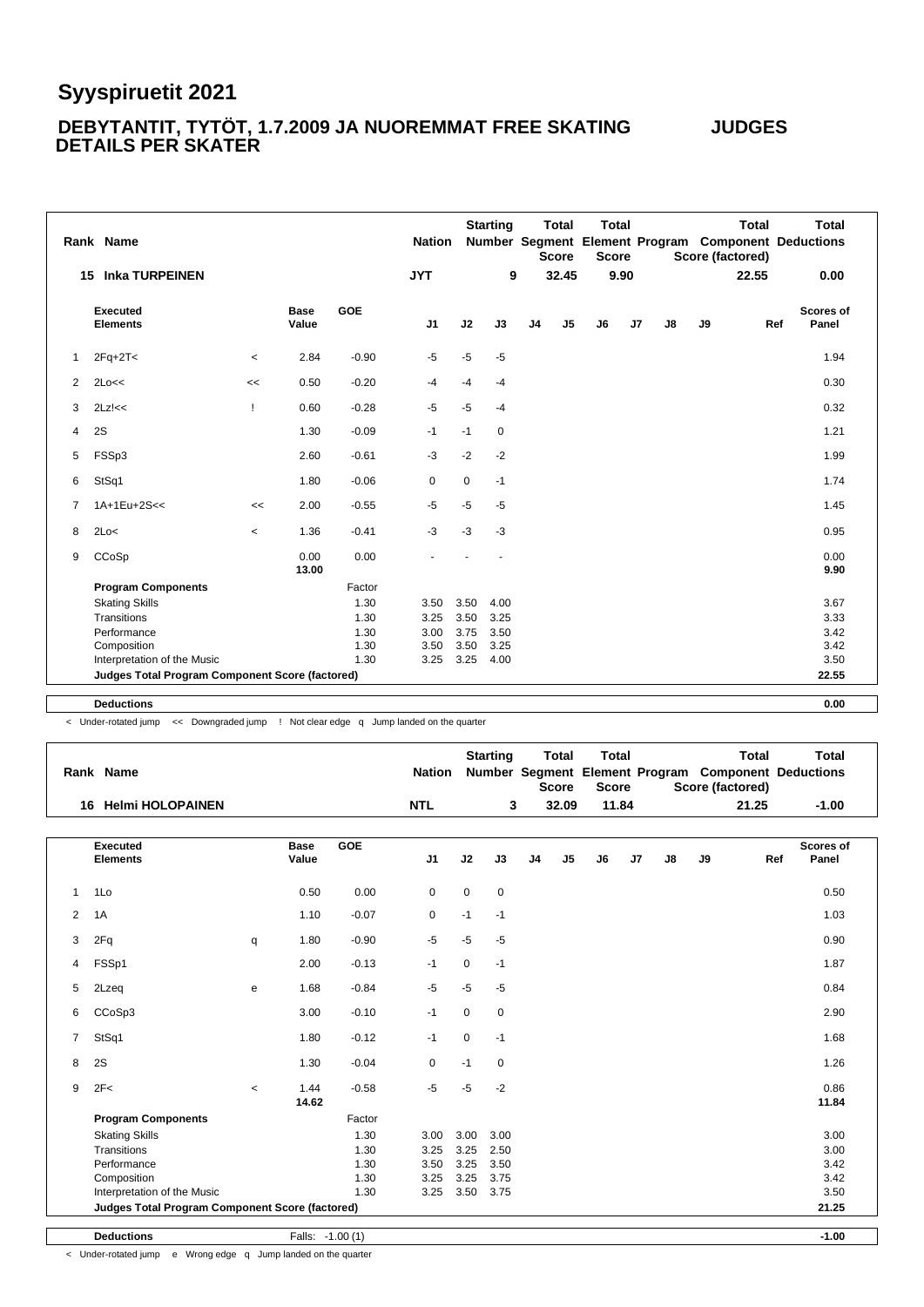#### **DEBYTANTIT, TYTÖT, 1.7.2009 JA NUOREMMAT FREE SKATING JUDGES DETAILS PER SKATER**

|                | Rank Name                                       |                          |                      |            | <b>Nation</b>  |      | <b>Starting</b> |                | <b>Total</b><br><b>Score</b> | <b>Total</b><br><b>Score</b> |       |    | <b>Total</b><br>Number Segment Element Program Component Deductions<br>Score (factored) |     | <b>Total</b>              |
|----------------|-------------------------------------------------|--------------------------|----------------------|------------|----------------|------|-----------------|----------------|------------------------------|------------------------------|-------|----|-----------------------------------------------------------------------------------------|-----|---------------------------|
|                | Jessi MÄENPÄÄ<br>17                             |                          |                      |            | <b>JYT</b>     |      | 19              |                | 31.85                        |                              | 11.92 |    | 20.93                                                                                   |     | $-1.00$                   |
|                |                                                 |                          |                      |            |                |      |                 |                |                              |                              |       |    |                                                                                         |     |                           |
|                | <b>Executed</b><br><b>Elements</b>              |                          | <b>Base</b><br>Value | <b>GOE</b> | J <sub>1</sub> | J2   | J3              | J <sub>4</sub> | J <sub>5</sub>               | J6                           | J7    | J8 | J9                                                                                      | Ref | <b>Scores of</b><br>Panel |
| $\mathbf{1}$   | 2Lo<                                            | $\,<$                    | 1.36                 | $-0.27$    | $-2$           | $-2$ | $-2$            |                |                              |                              |       |    |                                                                                         |     | 1.09                      |
| 2              | 2F<<                                            | <<                       | 0.50                 | $-0.25$    | $-5$           | $-5$ | $-5$            |                |                              |                              |       |    |                                                                                         |     | 0.25                      |
| 3              | 1A+1Eu+2Sq                                      | q                        | 2.90                 | $-0.35$    | $-2$           | $-2$ | $-4$            |                |                              |                              |       |    |                                                                                         |     | 2.55                      |
| 4              | 2F<                                             | $\overline{\phantom{0}}$ | 1.44                 | $-0.38$    | $-3$           | $-3$ | $-2$            |                |                              |                              |       |    |                                                                                         |     | 1.06                      |
| 5              | StSq1                                           |                          | 1.80                 | $-0.24$    | $-2$           | $-2$ | $\mathbf 0$     |                |                              |                              |       |    |                                                                                         |     | 1.56                      |
| 6              | 2Sq                                             | q                        | 1.30                 | $-0.48$    | $-3$           | $-4$ | $-4$            |                |                              |                              |       |    |                                                                                         |     | 0.82                      |
| $\overline{7}$ | FSSp1                                           |                          | 2.00                 | $-0.27$    | $-2$           | $-2$ | $\mathbf 0$     |                |                              |                              |       |    |                                                                                         |     | 1.73                      |
| 8              | 2Lz<                                            | $\prec$                  | 1.68                 | $-0.84$    | $-5$           | $-5$ | $-5$            |                |                              |                              |       |    |                                                                                         |     | 0.84                      |
| 9              | CCoSp3V                                         |                          | 2.25<br>15.23        | $-0.23$    | $-1$           | $-2$ | 0               |                |                              |                              |       |    |                                                                                         |     | 2.02<br>11.92             |
|                | <b>Program Components</b>                       |                          |                      | Factor     |                |      |                 |                |                              |                              |       |    |                                                                                         |     |                           |
|                | <b>Skating Skills</b>                           |                          |                      | 1.30       | 2.75           | 3.00 | 4.00            |                |                              |                              |       |    |                                                                                         |     | 3.25                      |
|                | Transitions                                     |                          |                      | 1.30       | 3.25           | 3.25 | 3.75            |                |                              |                              |       |    |                                                                                         |     | 3.42                      |
|                | Performance                                     |                          |                      | 1.30       | 2.75           | 3.00 | 3.25            |                |                              |                              |       |    |                                                                                         |     | 3.00                      |
|                | Composition                                     |                          |                      | 1.30       | 3.25           | 3.50 | 3.50            |                |                              |                              |       |    |                                                                                         |     | 3.42                      |
|                | Interpretation of the Music                     |                          |                      | 1.30       | 2.75           | 3.00 | 3.25            |                |                              |                              |       |    |                                                                                         |     | 3.00                      |
|                | Judges Total Program Component Score (factored) |                          |                      |            |                |      |                 |                |                              |                              |       |    |                                                                                         |     | 20.93                     |
|                |                                                 |                          |                      |            |                |      |                 |                |                              |                              |       |    |                                                                                         |     |                           |
|                | <b>Deductions</b>                               |                          | Falls: -1.00(1)      |            |                |      |                 |                |                              |                              |       |    |                                                                                         |     | $-1.00$                   |

< Under-rotated jump << Downgraded jump q Jump landed on the quarter

|                | Rank Name                                       |                          |                      |            | <b>Nation</b>  |              | <b>Starting</b> |                | <b>Total</b><br><b>Score</b> | <b>Total</b><br><b>Score</b> |    |    |    | <b>Total</b><br>Score (factored) | <b>Total</b><br>Number Segment Element Program Component Deductions |
|----------------|-------------------------------------------------|--------------------------|----------------------|------------|----------------|--------------|-----------------|----------------|------------------------------|------------------------------|----|----|----|----------------------------------|---------------------------------------------------------------------|
|                | 18 Neelia MYLLYMAA                              |                          |                      |            | <b>KUL</b>     |              | 10              |                | 30.72                        | 10.54                        |    |    |    | 21.68                            | $-1.50$                                                             |
|                | <b>Executed</b><br><b>Elements</b>              |                          | <b>Base</b><br>Value | <b>GOE</b> | J <sub>1</sub> | J2           | J3              | J <sub>4</sub> | J5                           | J6                           | J7 | J8 | J9 |                                  | Scores of<br>Panel<br>Ref                                           |
| $\mathbf{1}$   | 2F                                              |                          | 1.80                 | $-0.90$    | $-5$           | $-5$         | $-5$            |                |                              |                              |    |    |    |                                  | 0.90                                                                |
| 2              | 2Lz!q                                           | Ţ                        | 2.10                 | $-1.05$    | $-5$           | $-5$         | $-5$            |                |                              |                              |    |    |    |                                  | 1.05                                                                |
| 3              | 2Lo<<+1Eu<<+2S                                  | <<                       | 1.80                 | $-0.61$    | $-5$           | $-5$         | $-4$            |                |                              |                              |    |    |    |                                  | 1.19                                                                |
| 4              | 2F<                                             | $\overline{\phantom{0}}$ | 1.44                 | $-0.72$    | $-5$           | $-5$         | $-5$            |                |                              |                              |    |    |    |                                  | 0.72                                                                |
| 5              | FCSp1                                           |                          | 1.90                 | $-0.57$    | $-4$           | $-3$         | $-2$            |                |                              |                              |    |    |    |                                  | 1.33                                                                |
| 6              | 1A                                              |                          | 1.10                 | 0.00       | $-1$           | $\mathbf{1}$ | $\mathbf 0$     |                |                              |                              |    |    |    |                                  | 1.10                                                                |
| $\overline{7}$ | <b>StSqB</b>                                    |                          | 1.50                 | $-0.25$    | $-1$           | $-2$         | $-2$            |                |                              |                              |    |    |    |                                  | 1.25                                                                |
| 8              | 2Sq                                             | q                        | 1.30                 | $-0.30$    | $-2$           | $-3$         | $-2$            |                |                              |                              |    |    |    |                                  | 1.00                                                                |
| 9              | CCoSp2                                          |                          | 2.50<br>15.44        | $-0.50$    | $-2$           | $-2$         | $-2$            |                |                              |                              |    |    |    |                                  | 2.00<br>10.54                                                       |
|                | <b>Program Components</b>                       |                          |                      | Factor     |                |              |                 |                |                              |                              |    |    |    |                                  |                                                                     |
|                | <b>Skating Skills</b>                           |                          |                      | 1.30       | 3.25           | 3.25         | 4.00            |                |                              |                              |    |    |    |                                  | 3.50                                                                |
|                | Transitions                                     |                          |                      | 1.30       | 3.50           | 3.25         | 3.50            |                |                              |                              |    |    |    |                                  | 3.42                                                                |
|                | Performance                                     |                          |                      | 1.30       | 3.25           | 3.00         | 3.50            |                |                              |                              |    |    |    |                                  | 3.25                                                                |
|                | Composition                                     |                          |                      | 1.30       | 3.25           | 3.25         | 3.75            |                |                              |                              |    |    |    |                                  | 3.42                                                                |
|                | Interpretation of the Music                     |                          |                      | 1.30       | 3.00           | 3.25         | 3.00            |                |                              |                              |    |    |    |                                  | 3.08                                                                |
|                | Judges Total Program Component Score (factored) |                          |                      |            |                |              |                 |                |                              |                              |    |    |    |                                  | 21.68                                                               |

**Deductions** Falls:-1.50(2) **-1.50**

< Under-rotated jump << Downgraded jump ! Not clear edge q Jump landed on the quarter